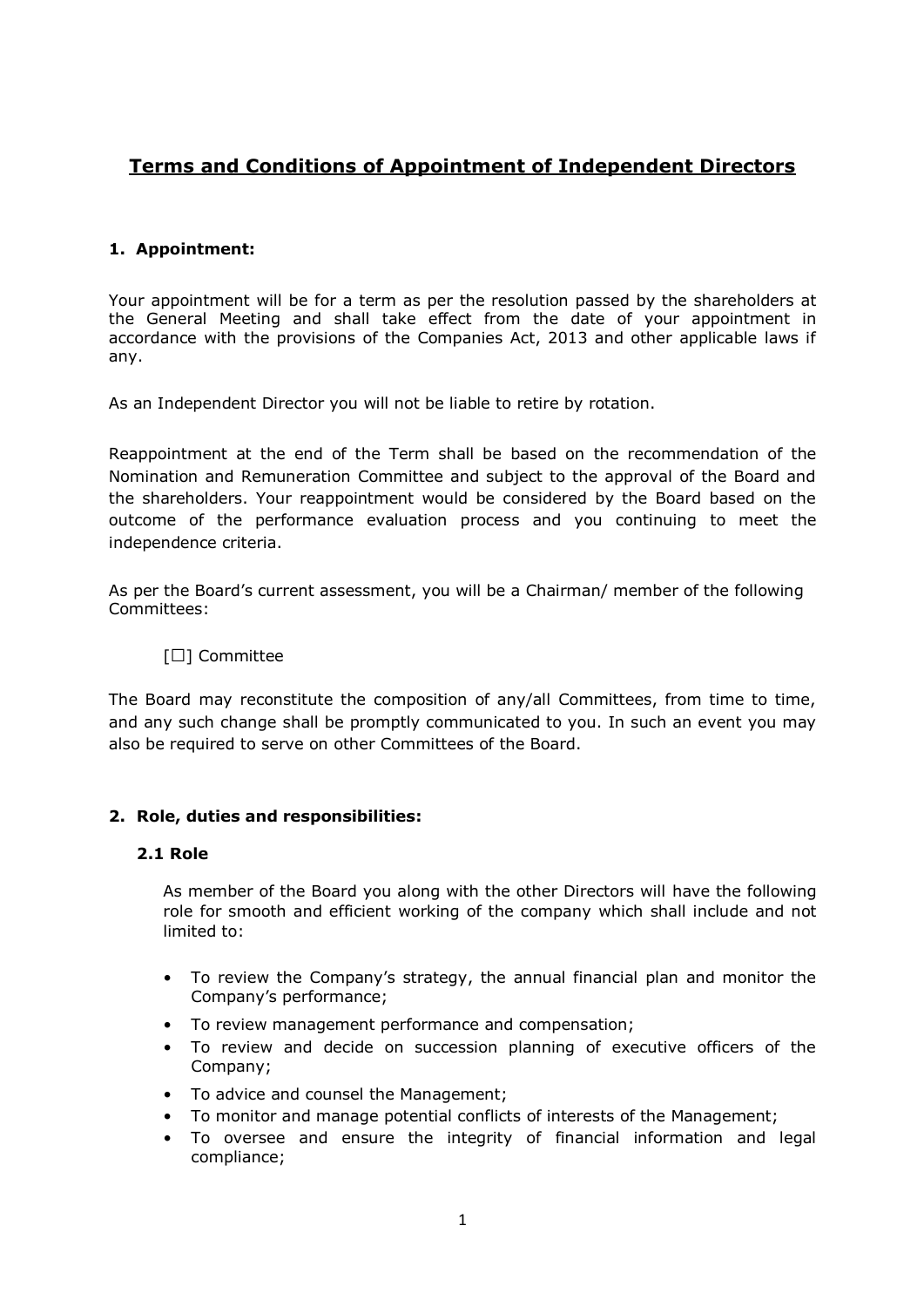# **2.2 Duties**

You shall abide by the 'Code For Independent Directors' as outlined in Schedule IV to section 149(8) of the Companies Act, 2013, and duties of directors as provided in the Companies Act, 2013 and in Clause 49 of the Listing Agreement.

#### **2.3 Responsibilities**

You are responsible for providing guidance in the area of your experience.

## **3. Remuneration**

As an Independent Director you shall be paid sitting fees for attending the meetings of the Board and the Committees as decided by the Board from time to time.

In addition to the sitting fees, profit related commission may also be payable to you. In determining the amount of this commission, the Nomination and Remuneration Committee may consider various factors as disclosed in the remuneration policy forming part of the Board's report.

Further, the Company may pay or reimburse to you such fair and reasonable expenditure, as may have been incurred by you while performing your role as an Independent Director of the Company. This could include reimbursement of expenditure incurred by you for attending Board/ Committee meetings, Annual General Meetings, Extraordinary General Meetings, court convened meetings, meetings with shareholders/ creditors/ management, site visits.

# **4. Code of Conduct**

As an Independent Director of the Company, you should abide by the Code of Conduct, framed and adopted by the Company in accordance with the SEBI (Prohibition of Insider Trading) Regulations, 1992 and other regulations.

# **5. Performance Appraisal / Evaluation Process**

As a member of the Board, your performance as well as the performance of the entire Board and its Committees shall be evaluated annually. Evaluation of each director shall be done by all the other directors. The criteria for evaluation shall be determined by the Nomination and Remuneration Committee and disclosed in the Company's Annual Report. However, the actual evaluation process shall remain confidential and shall be a constructive mechanism to improve the effectiveness of the Board / Committee.

#### **6. Disclosures, other directorships and business interests**

During the Term, you agree to promptly notify the Company of any change in your directorships, and provide such other disclosures and information as may be required under the applicable laws. You also agree that upon becoming aware of any potential